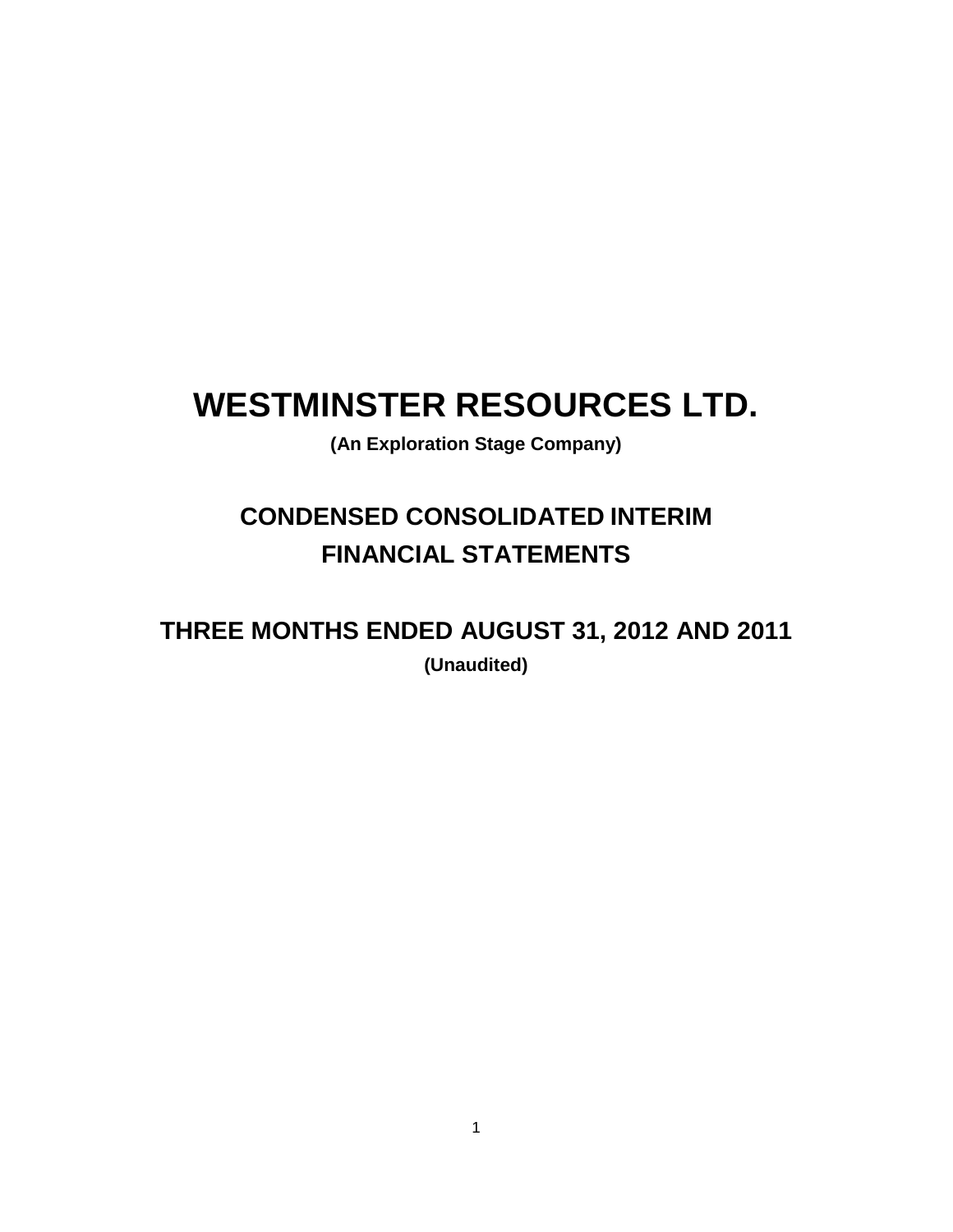# **WESTMINSTER RESOURCES LTD. CONDENSED CONSOLIDATED INTERIM STATEMENTS OF FINANCIAL POSITION (Expressed in Canadian dollars - unaudited)**

|                                          | August 31,<br>2012 | May 31,<br>2012 |
|------------------------------------------|--------------------|-----------------|
|                                          | $-$ \$ -           | $-$ \$ -        |
| <b>ASSETS</b>                            |                    |                 |
| <b>Current assets</b>                    |                    |                 |
| Cash and cash equivalents                | 386,199            | 562,201         |
| Accounts receivable                      | 326,656            | 340,326         |
| Prepaid                                  | 9,177              | 6,274           |
| Deposits                                 | 36,530             | 36,530          |
|                                          | 758,562            | 945,331         |
| <b>Deposits</b>                          | 21,829             | 21,829          |
| <b>Equipment and leaseholds</b>          | 73,186             | 81,315          |
| Mineral property interests (Note 3)      | 2,361,609          | 2,339,614       |
|                                          | 3,215,186          | 3,388,089       |
| <b>LIABILITIES</b>                       |                    |                 |
| <b>Current liabilities</b>               |                    |                 |
| Accounts payable and accrued liabilities | 462,730            | 624,802         |
|                                          |                    |                 |
| <b>SHAREHOLDERS' EQUITY</b>              |                    |                 |
| Share capital (Note 4)                   | 12,482,526         | 12,473,182      |
| Reserves (Note 5)                        | 1,764,131          | 1,661,729       |
| <b>Deficit</b>                           | (11, 494, 201)     | (11, 371, 624)  |
|                                          | 2,752,456          | 2,763,287       |
|                                          | 3,215,186          | 3,388,089       |

"*Glen Indra*" Glen Indra Director

"*Glen MacDonald*" Glen MacDonald Director

See Notes to Consolidated Financial Statements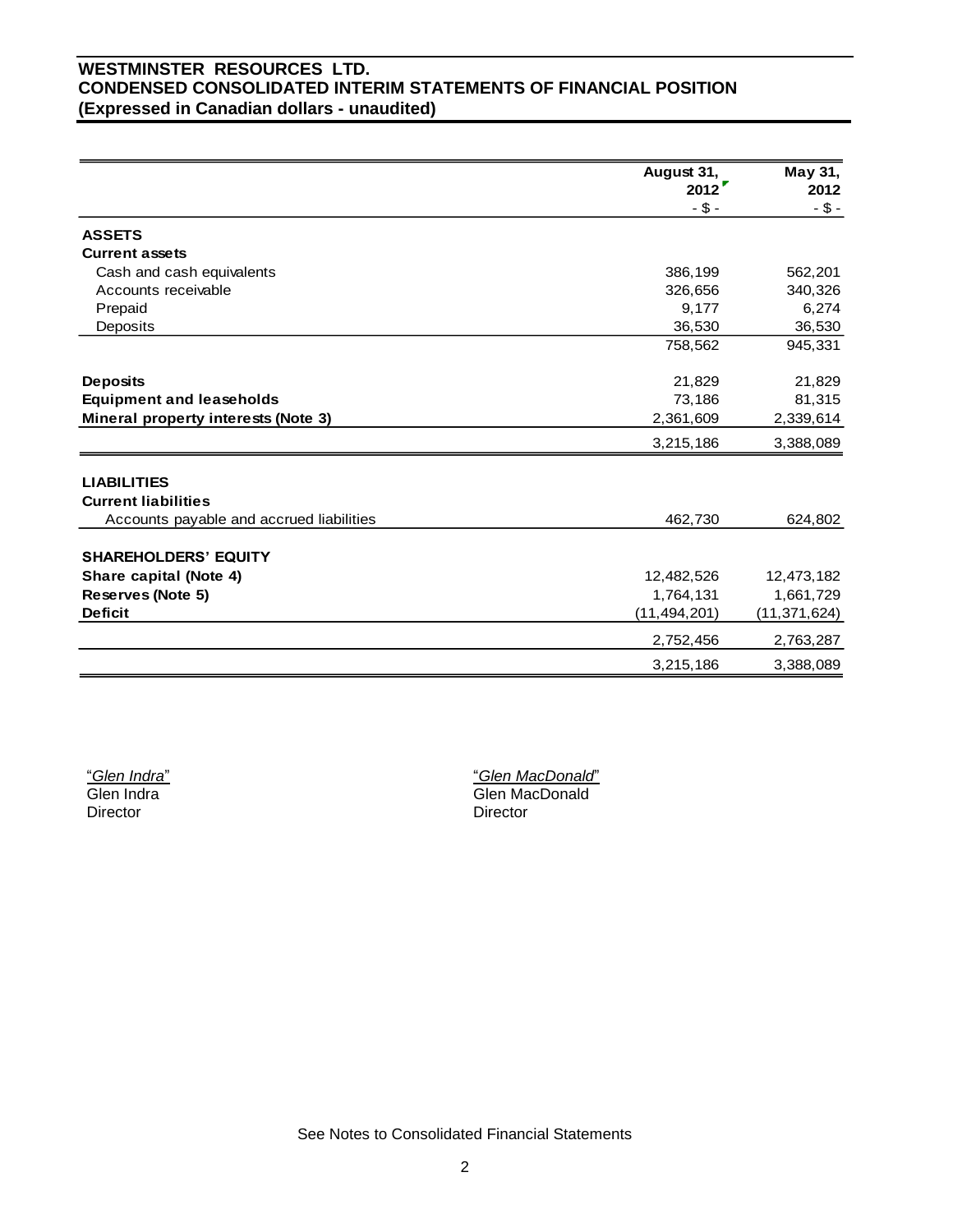# **WESTMINSTER RESOURCES LTD. CONDENSED CONSOLIDATED INTERIM STATEMENTS OF COMPREHENSIVE LOSS (Expressed in Canadian dollars)**

|                                                      |            | Three months ended August 31, |  |  |
|------------------------------------------------------|------------|-------------------------------|--|--|
|                                                      | 2012       | 2011                          |  |  |
|                                                      | -\$-       | $- $ -$                       |  |  |
|                                                      |            |                               |  |  |
| <b>Expenses</b>                                      |            |                               |  |  |
| Conferences and investor relations                   | 80,186     | 55,961                        |  |  |
| Legal fees                                           | 6,286      | 9,507                         |  |  |
| Office                                               | 44,261     | 81,382                        |  |  |
| Management fees (Note 6)                             | 52,500     | 45,000                        |  |  |
| Accounting and audit fees (Note 6)                   | 39,000     | 21,000                        |  |  |
| Travel and entertainment                             | 29,019     | 26,061                        |  |  |
| Consulting fees                                      | 20,698     | 3,000                         |  |  |
| Amortization                                         | 8,129      | 8,129                         |  |  |
| Regulatory and filing fees                           | 8,059      | 10,616                        |  |  |
| Bank charges and interest                            | 833        | 299                           |  |  |
| Financing charges                                    |            | 20,400                        |  |  |
| Share-based payments                                 | 102,402    | 3,820                         |  |  |
|                                                      | 391,373    | 285,175                       |  |  |
| <b>Other Items</b>                                   |            |                               |  |  |
| Foreign exchange loss                                | (267, 953) | (90, 823)                     |  |  |
| Interest income                                      | (844)      | (4,049)                       |  |  |
|                                                      |            |                               |  |  |
| Net loss and comprehensive loss for year             | 122,576    | 190,303                       |  |  |
|                                                      |            |                               |  |  |
| Loss per share - basic and diluted                   | 0.00       | 0.00                          |  |  |
| Weighted average number of common shares outstanding | 76,866,286 | 50,953,007                    |  |  |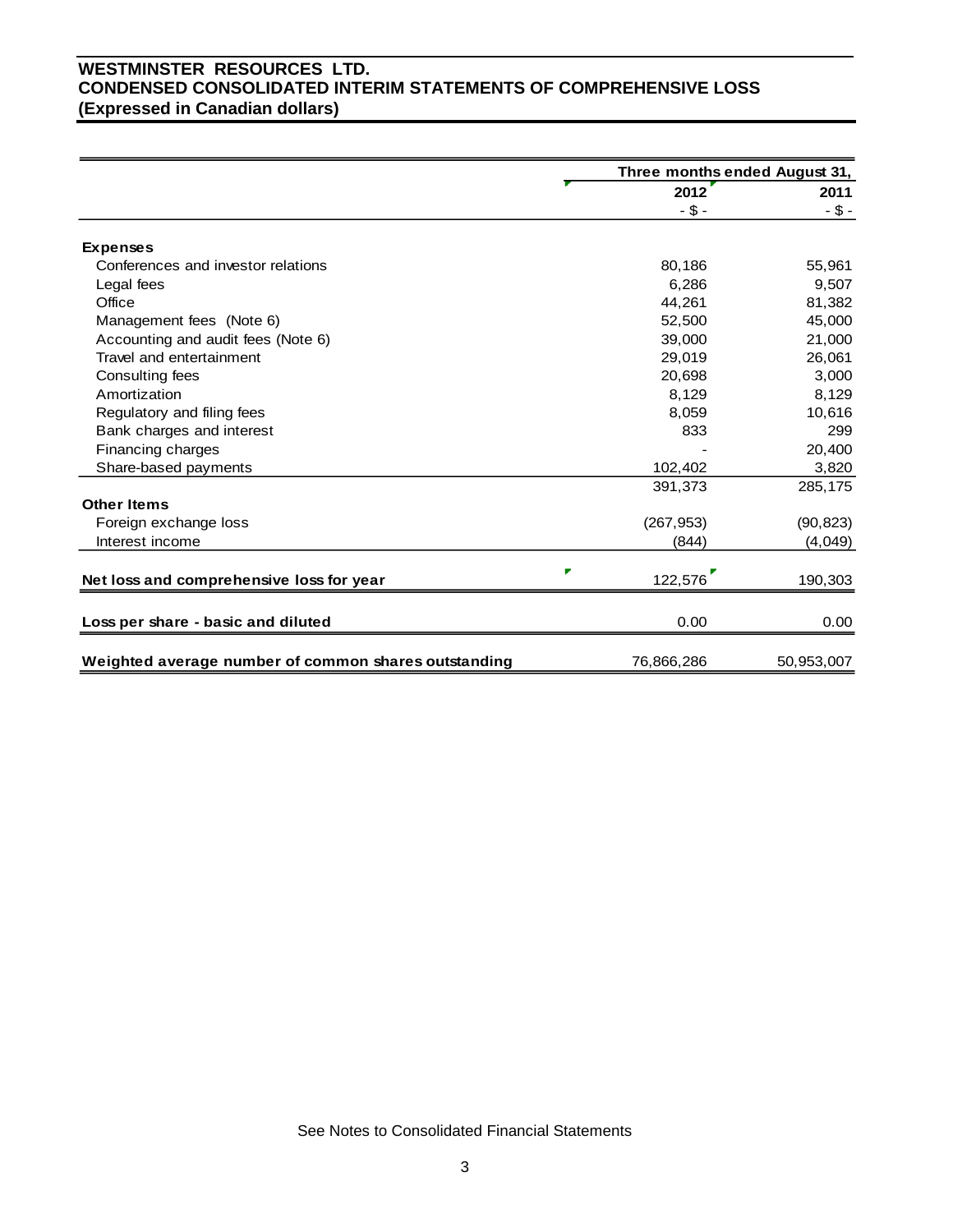# **WESTMINSTER RESOURCES LTD. CONDENSED CONSOLIDATED INTERIM STATEMENTS OF CHANGES IN SHAREHOLDER'S EQUITY (Expressed in Canadian dollars)**

|                                                                             | <b>Share capital</b>       |                           | <b>Reserves</b>                                |                                        |                            |                                            |
|-----------------------------------------------------------------------------|----------------------------|---------------------------|------------------------------------------------|----------------------------------------|----------------------------|--------------------------------------------|
|                                                                             | <b>Number of</b><br>shares | <b>Amount</b><br>$-$ \$ - | Share-based<br>payments<br>reserve<br>$-$ \$ - | <b>Warrants</b><br>reserve<br>$-$ \$ - | <b>Deficit</b><br>$-$ \$ - | Total<br>shareholder's<br>equity<br>$-5 -$ |
| Balance, May 31, 2011<br>Share issuances for cash, net of                   | 58,902,846                 | 10,506,468                | 1,019,539                                      | 610,664                                | (6,471,630)                | 5,665,041                                  |
| share issuance costs<br>Share issuances for repayment                       | 16,370,000                 | 1,844,420                 |                                                |                                        |                            | 1,844,420                                  |
| of loans payable<br>Share-based payments                                    | 1,500,000                  | 150,000                   | 3,820                                          |                                        |                            | 150,000<br>3,820                           |
| Agent's warrants issued with<br>financings                                  |                            | (27,706)                  |                                                | 27,706                                 |                            |                                            |
| Comprehensive loss (income)                                                 |                            |                           |                                                |                                        | (4,899,994)                | (4,899,994)                                |
| Balance, May 31, 2012                                                       | 76,772,846                 | 12,473,182                | 1,023,359                                      | 638,370                                | (11, 371, 624)             | 2,763,287                                  |
| Share issuances for agent's<br>warrants exercise<br>Stock options valuation | 93,440                     | 9,344                     | 102,402                                        |                                        |                            | 9,344<br>102,402                           |
| Comprehensive loss (income)                                                 |                            |                           |                                                |                                        | (122,577)                  | (122, 577)                                 |
| Balance, August 31, 2012                                                    | 76,866,286                 | 12,482,526                | 1,125,761                                      | 638,370                                | (11, 494, 201)             | 2,752,456                                  |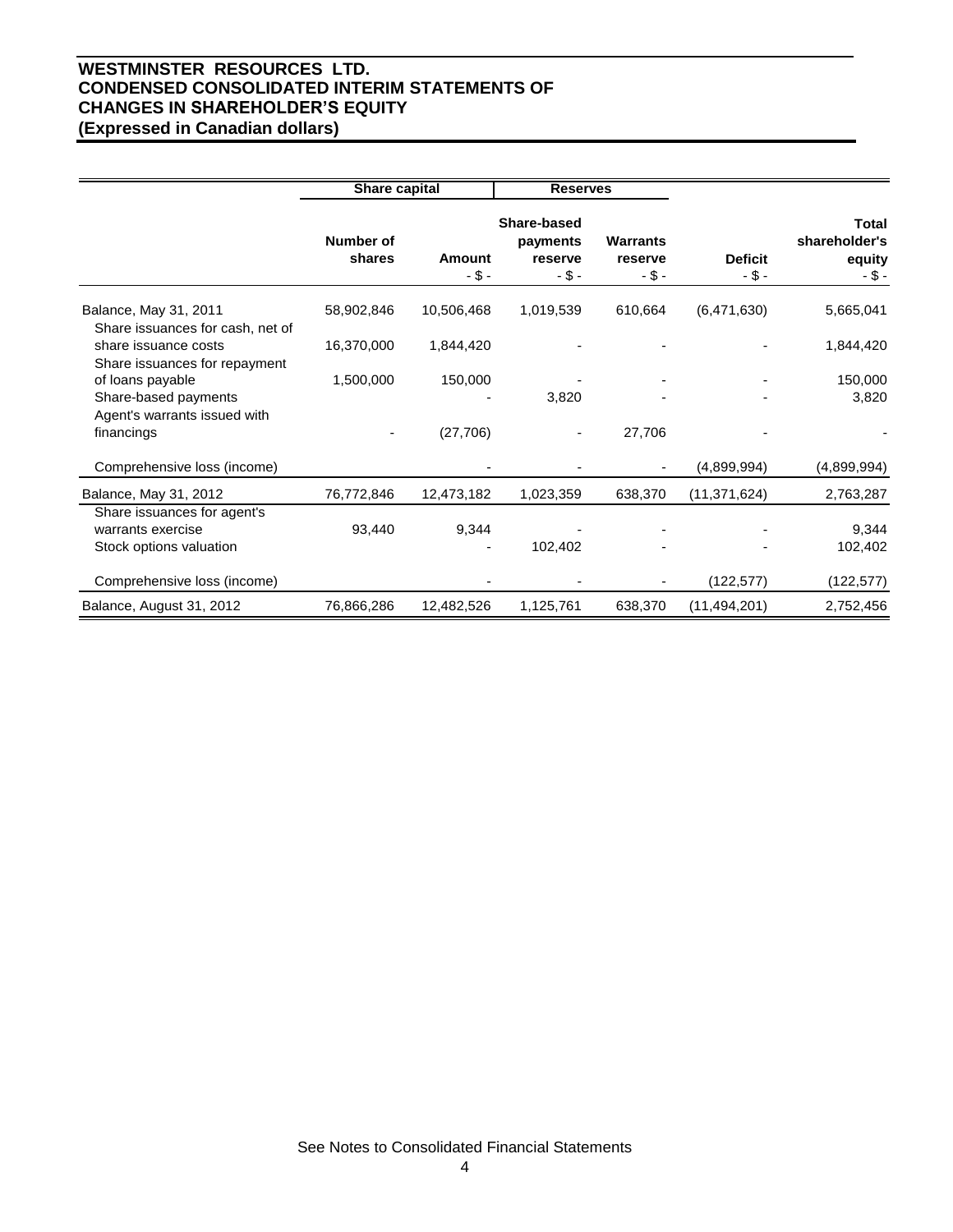# **WESTMINSTER RESOURCES LTD. CONDENSED CONSOLIDATED INTERIM STATEMENTS OF CASH FLOWS (Expressed in Canadian dollars)**

|                                                                     | <b>Three months ended</b> |               |
|---------------------------------------------------------------------|---------------------------|---------------|
|                                                                     |                           | August 31,    |
|                                                                     | 2012                      | 2011          |
|                                                                     | $- $ -$                   | $-$ \$ -      |
| Cash flows from operating activities                                |                           |               |
| Net and comprehensive loss                                          | (122, 576)                | (190, 303)    |
| Items not involving cash:                                           |                           |               |
| Share-based payments                                                | 102,402                   | 3,820         |
| Amortization                                                        | 8,129                     | 8,129         |
| Net change in non-cash working capital                              |                           |               |
| Accounts receivable                                                 | 13,670                    |               |
| Prepaid expenses and deposits                                       | (2,903)                   | (146, 188)    |
| Accounts payable and accrued liabilities                            | (162, 073)                | (61, 332)     |
| Cash used in operating activities                                   | (163, 351)                | (385, 874)    |
|                                                                     |                           |               |
| Cash flows from investing activities                                |                           |               |
| Investment in and expenditures on exploration and evaluation assets | (21, 995)                 | (1,049,884)   |
| Cash used in investing activities                                   | (21, 995)                 | (1,049,884)   |
|                                                                     |                           |               |
| Cash flows from financing activities                                |                           |               |
| Share capital issued for cash, net of costs                         | 9,344                     |               |
| Subscriptions received                                              |                           | 300,000       |
| Cash provided by financing activities                               | 9,344                     | 300,000       |
| Decrease in cash and cash equivalents                               | (176,002)                 | (1, 135, 758) |
|                                                                     |                           |               |
| Cash and cash equivalents, beginning                                | 562,201                   | 1,265,500     |
| Cash and cash equivalents, ending                                   | 386,199                   | 129,742       |
| Cash and cash equivalents consists of:                              |                           |               |
| Cash                                                                | 386,199                   | 119,742       |
| Guaranteed investment certificates                                  |                           | 10,000        |
|                                                                     |                           |               |
|                                                                     | 386,199                   | 129,742       |
|                                                                     |                           |               |
| Supplemental cash flow information:<br>Interest                     |                           |               |

Income taxes **and the set of the set of the set of the set of the set of the set of the set of the set of the set of the set of the set of the set of the set of the set of the set of the set of the set of the set of the se** 

See Notes to Consolidated Financial Statements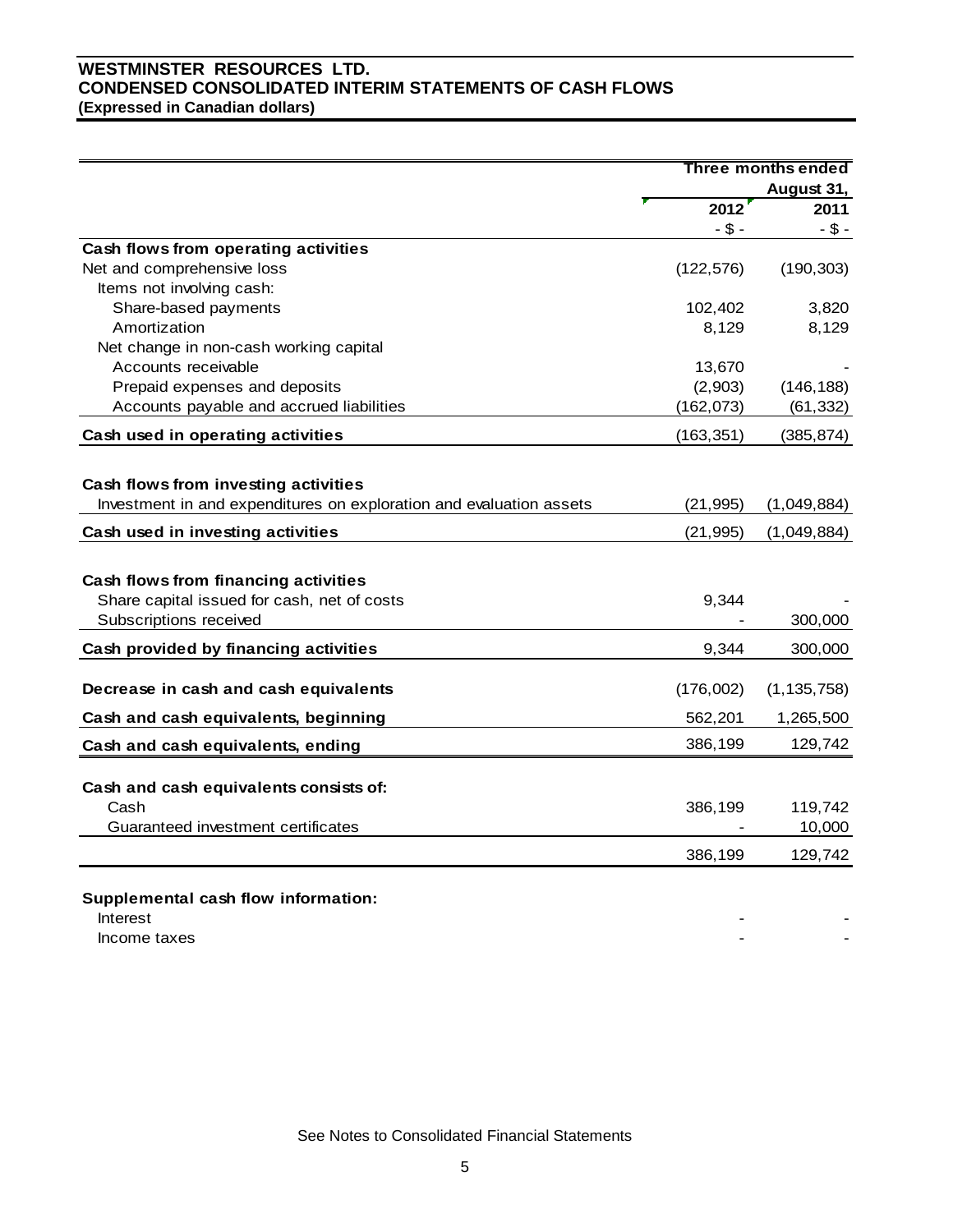#### **1. Nature and Continuance of Operations**

Westminster Resources Ltd. (the "Company") was incorporated under the Business Corporations Act of British Columbia on December 1, 2005. The Company is involved in the acquisition, exploration and development of mineral properties.

The head office, registered address and records office of the Company are located at Suite 488-625 Howe Street, Vancouver BC, Canada V6C 2T6.

These consolidated financial statements have been prepared on a going concern basis, which presumes the realization of assets and discharge of liabilities in the normal course of business for the foreseeable future.

#### **2. Basis of Preparation**

a) Statement of Compliance

The Company is following the same accounting policies and methods of computation in these condensed consolidated interim financial statements as it did in the audited consolidated financial statements for the year ended May 31, 2012.

These condensed consolidated interim financial statements have been prepared in accordance with International Financial Reporting Standards ("IFRS") as issued by the International Accounting Standards Board ("IASB") applicable to the preparation of interim financial statements, including IAS 34, Interim Financial Reporting. These condensed consolidated interim financial statements should be read in conjunction with the audited consolidated financial statements for the year ended May 31, 2012, which have been prepared in accordance with IFRS as issued by the IASB.

These condensed consolidated interim financial statements were authorized for issue by the Board of Directors on October 29, 2012.

b) Basis of Consolidation

These consolidated financial statements include the accounts of the Company and its wholly-owned integrated subsidiaries, Minera Westminster, S.A. de C.V. ("Minera Westminster") and Servicios Westminster, S.A. de C.V. ("Servicios Westminster"). All significant inter-company balances and transactions have been eliminated upon consolidation.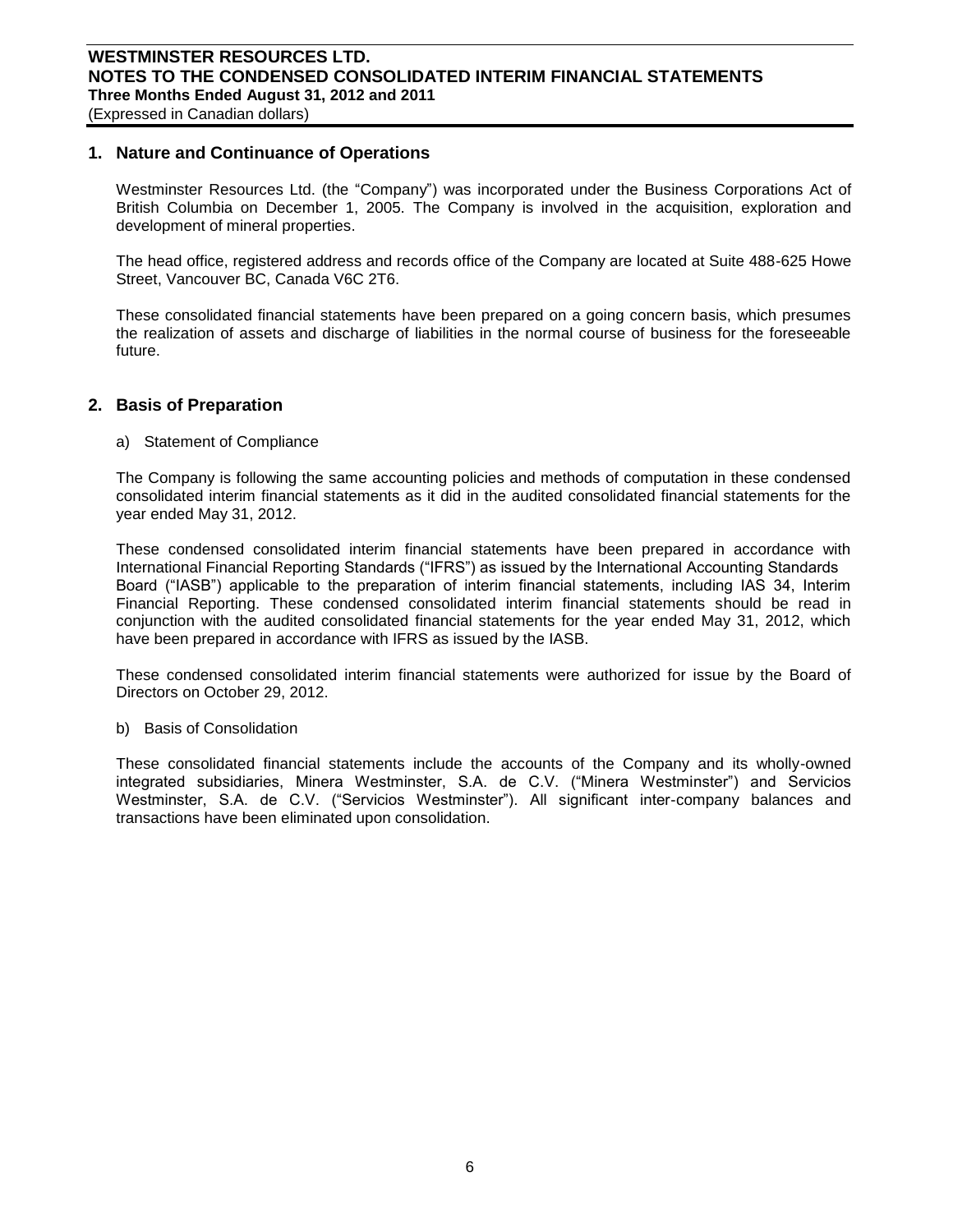# **WESTMINSTER RESOURCES LTD. NOTES TO THE CONDENSED CONSOLIDATED INTERIM FINANCIAL STATEMENTS Three Months Ended August 31, 2012 and 2011**

(Expressed in Canadian dollars)

#### **3. Exploration and Evaluation Assets**

At August 31, 2012 and May 31, 2012 and 2011, the Company's interests in exploration and evaluation assets are located in Sonora, Mexico. Cumulative expenditures incurred are as follows:

|                                         |           |                    |               | <b>Addition</b> |               |
|-----------------------------------------|-----------|--------------------|---------------|-----------------|---------------|
|                                         | May 31,   | <b>Addition</b>    | May 31,       | (write-         | August 31,    |
|                                         |           | 2011 (write-downs) | 2012          | downs)          | 2012          |
|                                         | -\$-      | -\$-               | -\$-          | -\$-            | -\$-          |
| Navojoa Project, Sonora, Mexico:        |           |                    |               |                 |               |
| Acquisition costs                       | 494,849   | 110,655            | 605,504       | (5,000)         | 600,504       |
| <b>Exploration expenditures</b>         |           |                    |               |                 |               |
| Assays and reports                      | 63,216    | 5,331              | 68,547        | 358             | 68,905        |
| Consulting and engineering              | 154,411   |                    | 154,411       |                 | 154,411       |
| <b>Drilling</b>                         | 160,985   |                    | 160,985       |                 | 160,985       |
| Field expenses                          | 699,707   | 34,830             | 734,537       |                 | 734,537       |
| Geology and geophysics                  | 22,082    |                    | 22,082        |                 | 22,082        |
| Travel                                  | 12,263    |                    | 12,263        |                 | 12,263        |
| Write-down                              |           | (1, 140, 000)      | (1, 140, 000) |                 | (1, 140, 000) |
|                                         | 1,607,513 | (989, 183)         | 618,330       | (4, 642)        | 613,688       |
| El Cobre Project, Sonora, Mexico:       |           |                    |               |                 |               |
| Acquisition costs                       | 151,731   |                    | 151,731       |                 | 151,731       |
| <b>Exploration expenditures</b>         |           |                    |               |                 |               |
| Property maintenance                    | 255,517   | 157,167            | 412,684       |                 | 412,684       |
| Assays and reports                      | 145,731   | 99,825             | 245,556       |                 | 245,556       |
| Consulting and engineering              | 230,197   | 219,307            | 449,504       |                 | 449,504       |
| Drilling                                | 445,888   | 406,666            | 852,554       |                 | 852,554       |
| Field expenses                          | 1,252,518 | 153,692            | 1,406,210     | $\overline{a}$  | 1,406,210     |
| Geology and geophysics                  | 274,740   | 41,180             | 315,920       | $\overline{a}$  | 315,920       |
| Travel                                  | 80,037    | 46,812             | 126,849       | $\blacksquare$  | 126,849       |
| Write-down                              |           | (2,400,000)        | (2,400,000)   | $\frac{1}{2}$   | (2,400,000)   |
|                                         | 2,836,359 | (1, 275, 350)      | 1,561,009     |                 | 1,561,009     |
| <b>Cumbral Project, Sonora, Mexico:</b> |           |                    |               |                 |               |
| <b>Exploration expenditures</b>         |           |                    |               |                 |               |
| Property maintenance                    |           | 100,000            | 100,000       |                 | 100,000       |
| Assays and reports                      |           | 67,127             | 67,127        | 30,461          | 97,588        |
| Consulting and engineering              |           | 120,954            | 120,954       | 46,495          | 167,448       |
| Drilling                                |           |                    |               | 316,066         | 316,066       |
| Field expenses                          |           | 189,769            | 189,769       | 382,070         | 571,839       |
| Geology and geophysics                  |           | 152,386            | 152,386       | 153,046         | 305,432       |
| Travel                                  |           | 30,038             | 30,038        | 8,400           | 38,437        |
| Recovery of exploration costs           |           |                    |               |                 |               |
| (funds received from                    |           |                    |               |                 |               |
| Capstone)                               |           | (500,000)          | (500,000)     | (909, 900)      | (1,409,900)   |
|                                         |           | 160,274            | 160,274       | 26,637          | 186,911       |
|                                         | 4,443,872 | (2, 104, 258)      | 2,339,614     | 21,995          | 2,361,609     |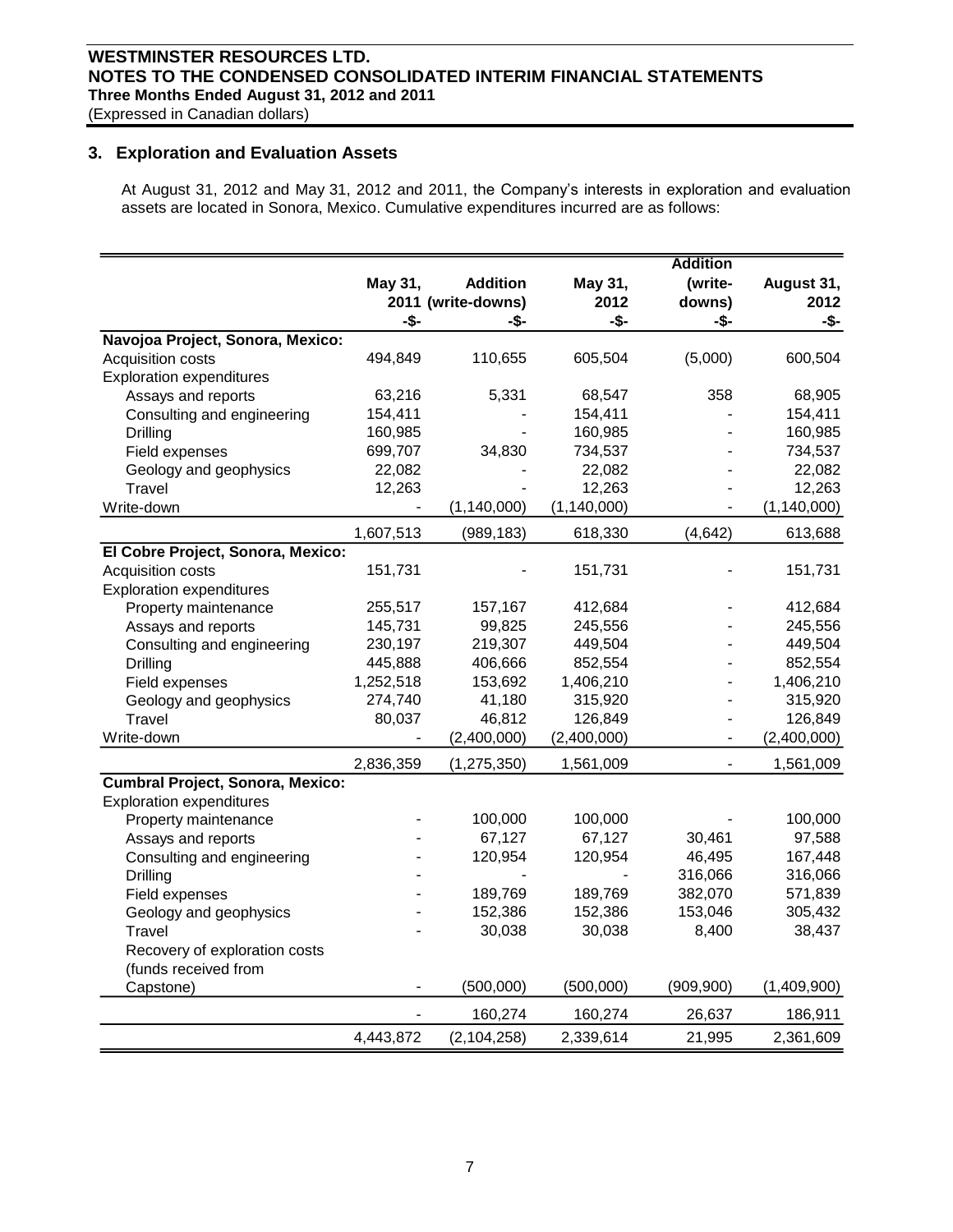(Expressed in Canadian dollars)

#### **4. Share Capital**

- a) Authorized Unlimited number of common shares without par value
- b) Issued:
	- (i) On August 21, 2012, the Company issued 93,440 common shares for the exercise of 93,440 warrants at \$0.10 per share for the proceeds of \$9,344
	- (i) On November 17, 2011, the Company completed a non-brokered private placement by issuing 10,540,000 common shares at \$0.10 per share for gross proceeds of \$1,054,000. Finders' fees totaling \$84,080 were paid and 469,600 agent warrants with a fair value of \$27,706 were issued by the Company. Each agent warrant entitles the holder to acquire one common share at \$0.10 until November 17, 2012.
	- (ii) On April 13, 2012, the Company completed a non-brokered private placement by issuing 5,830,000 common shares at \$0.15 per share for gross proceeds of \$874,500.
	- (iii) During the year ended May 31, 2012, the Company issued 1,500,000 common shares at \$0.10 per share and made cash payments of \$343,000 to repay loans payable of \$493,000.

#### **5. Reserves**

a) Stock Options

The Company has a stock option plan in place that allows for the reservation of common shares issuable under the Plan to a maximum of 10% of the number of issued and outstanding common shares of the Company at any given time. The exercise price of any stock option granted under the plan may not be less than the closing price of the Company's shares on the last business day immediately preceding the date of grant.

Details of the status of the Company's stock options and changes during the periods then ended are as follows:

|                                    | Number of Options | <b>Weighted Average</b><br><b>Exercise Price</b> |
|------------------------------------|-------------------|--------------------------------------------------|
| Outstanding, May 31, 2011 and 2012 | 4,720,000         | \$0.30                                           |
| Granted                            | 2,440,000         | \$0.15                                           |
| Cancelled                          | (750,000)         | \$0.44                                           |
| Outstanding, August 31, 2012       | 6,410,000         | \$0.23                                           |

On June 8, 2012, the Company granted 2,440,000 share purchase options with an exercise price of \$0.15 per share to directors, consultants and employees of the Company, with the options vesting on the grant date. The options will expire on June 8, 2017.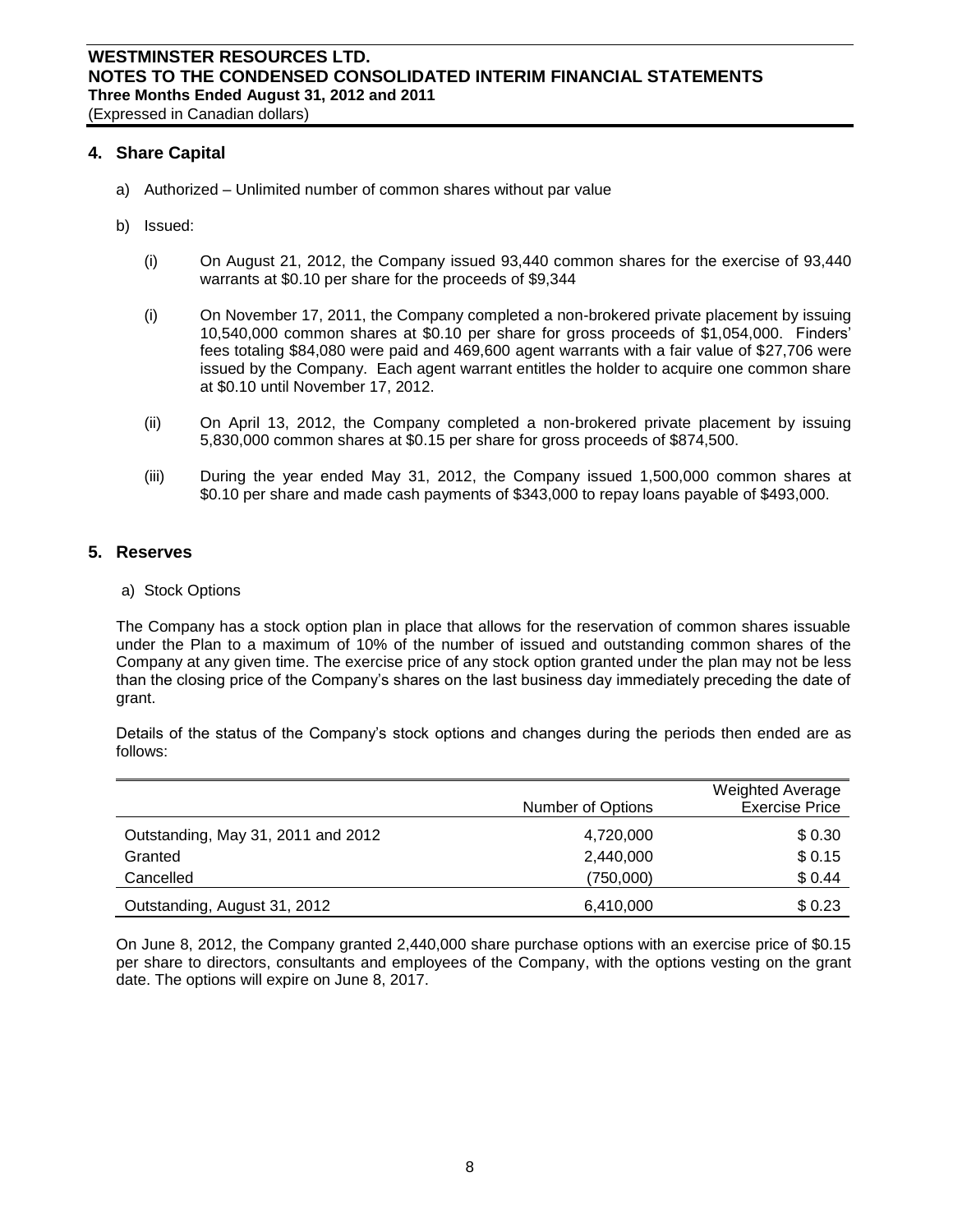### **5. Reserves** (continued)

a) Stock Options (continued)

Stock options outstanding are as follows:

|                               |          | August 31, 2012        |                        | May 31, 2012           |                        |
|-------------------------------|----------|------------------------|------------------------|------------------------|------------------------|
|                               | Exercise | Options<br>Outstanding | Options<br>Exercisable | Options<br>Outstanding | Options<br>Exercisable |
| <b>Expiry Date</b>            | Price    | -\$-                   | -\$-                   | -\$-                   | -\$-                   |
| 12-Oct-12                     | \$0.25   | 1,090,000              | 1,090,000              | 1,090,000              | 1,090,000              |
| 08-Apr-13                     | \$0.40   |                        |                        | 200,000                | 200,000                |
| 14-May-14                     | \$0.35   | 1,020,000              | 1,020,000              | 1,120,000              | 1,120,000              |
| 20-Sep-15                     | \$0.25   | 1,510,000              | 1,510,000              | 1,560,000              | 1,560,000              |
| 18-Nov-15                     | \$0.40   | 350,000                | 350,000                | 350,000                | 350,000                |
| 01-Feb-16                     | \$0.50   |                        |                        | 400,000                | 400,000                |
| 08-Jun-17                     | \$0.15   | 2,440,000              | 2,440,000              |                        |                        |
| Outstanding, end of           |          |                        |                        |                        |                        |
| year                          |          | 6,410,000              | 6,410,000              | 4,720,000              | 4,720,000              |
| Weighted average<br>remaining |          |                        |                        |                        |                        |
| contractual life of           |          |                        |                        |                        |                        |
| options                       |          | 4.08 years             |                        | 3.22                   | vears                  |

b) Share-based Payments

During the three months ended August 31, 2012, the Company granted (2011 - \$Nil). The fair value of options granted in the period was \$nil (2011 - \$Nil).

The Company recognized \$Nil (2011 - \$3,820) in share-based payments from vesting of prior year options.

The fair value of options granted was estimated at the grant date using the Black-Scholes option pricing model, with the following weighted average assumptions for the three months ended August 31:

|                                        | 2012     | 2011       |
|----------------------------------------|----------|------------|
| Weighted-average grant date fair value | \$0.04   | \$0.28     |
| Expected annual volatility             | 66,00%   | 56.66%     |
| Risk-free interest rate                | 0.89%    | 1.29%      |
| Expected life                          | 5 years  | 3.78 years |
| Expected dividend yield                | 0.00%    | $0.00\%$   |
| Forfeiture rate                        | $0.00\%$ | $0.00\%$   |

Expected volatility was determined based on the historical movements in the closing price of the Company's stock for a length of time equal to the expected life of each option.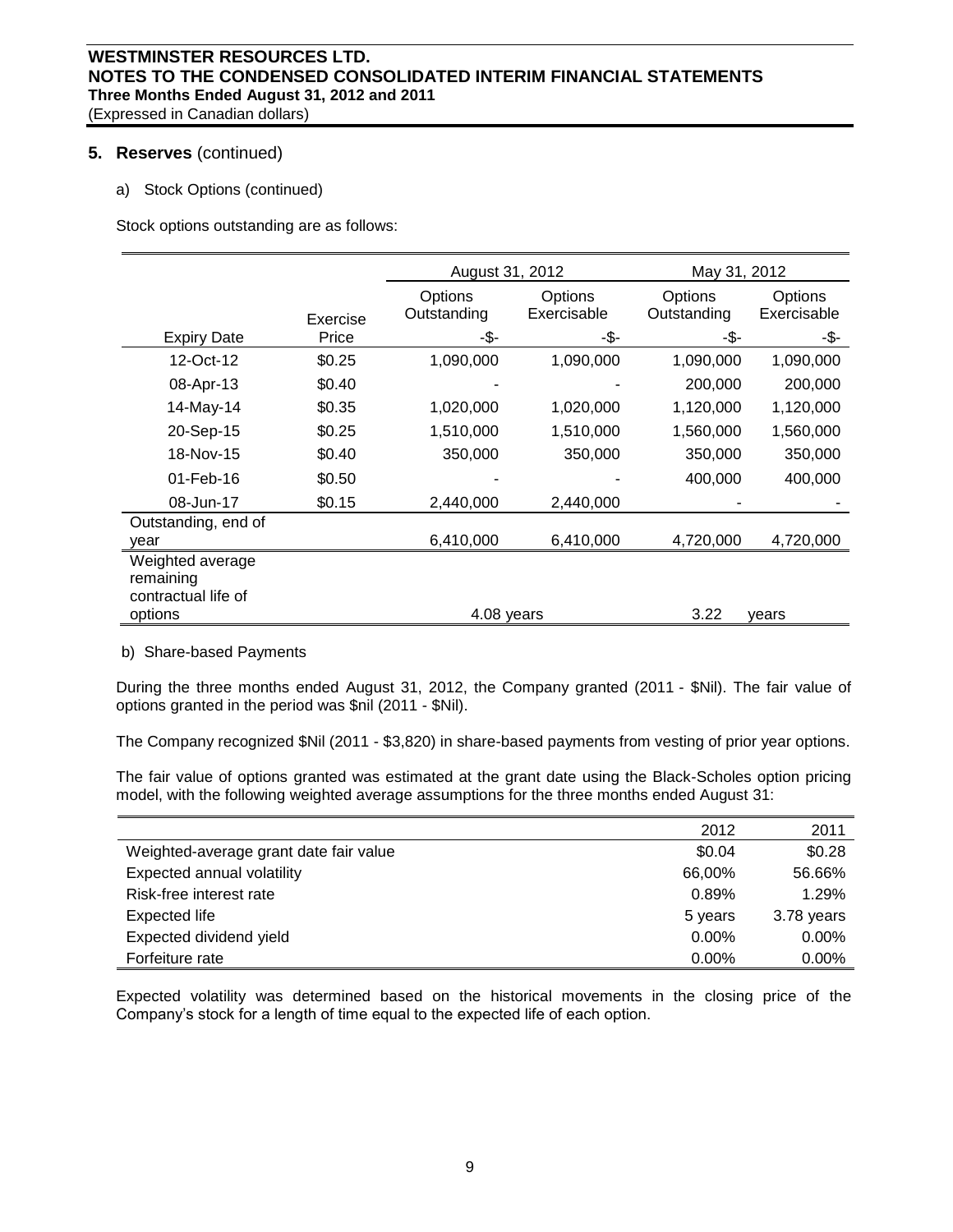#### **5. Reserves** (continued)

#### c) Warrants

Details of the status of the warrants outstanding are as follows:

|                    |            |          | August 31, 2012 |            |          | May 31, 2012  |
|--------------------|------------|----------|-----------------|------------|----------|---------------|
|                    |            |          | Weighted        |            |          | Weighted      |
| <b>Expiry Date</b> | Number of  | Exercise | Average Years   | Number of  | Exercise | Average Years |
|                    | Warrants   | Price    | to Expire       | Warrants   | Price    | to Expire     |
| 29-Jun-12          |            | ٠        | ٠               | 10,311,103 | \$0.35   | 0.08          |
| $09-Nov-12$        | 2,578,199  | \$0.45   | 0.19            | 2,578,199  | \$0.45   | 0.44          |
| 17-Nov-12          | 376,160    | \$0.10   | 0.10            | 469,600    | \$0.10   | 0.47          |
| 18-Nov-12          | 6,803,200  | \$0.45   | 0.22            | 6,803,200  | \$0.45   | 0.47          |
| $03$ -Dec-12       | 757,243    | \$0.47   | 0.26            | 757,243    | \$0.47   | 0.51          |
| 14-Dec-12          | 2,525,280  | \$0.56   | 0.29            | 2,525,280  | \$0.56   | 0.54          |
|                    |            |          |                 |            |          |               |
|                    | 13,040,082 |          | 0.23            | 23,444,625 |          | 0.30          |

Continuity of the warrants outstanding is as follows:

|                              | Number of Options | <b>Weighted Average</b><br><b>Exercise Price</b> |
|------------------------------|-------------------|--------------------------------------------------|
| Outstanding, May 31, 2011    | 26,342,525        | \$0.40                                           |
| <b>Issued</b>                | 469,600           | \$0.10                                           |
| Expired                      | (3,367,500)       | \$0.25                                           |
| Outstanding, May 31, 2012    | 23,444,625        | \$0.41                                           |
| Exercised                    | (93, 440)         |                                                  |
| <b>Expired</b>               | (10,311,103)      | \$0.35                                           |
| Outstanding, August 31, 2012 | 13,040,082        | \$0.46                                           |

# **6. Related Party Transactions**

During the three months ended August 31, 2012, the Company entered into the following transactions with related parties, directors and key management personnel. Key management personnel are individuals responsible for planning, directing and controlling the activities of the Company and include certain directors and officers.

Compensation to key management personnel and directors include:

|                                                                  | 2012   | 2011   |
|------------------------------------------------------------------|--------|--------|
|                                                                  | -\$-   | -\$-   |
| Management fees paid to a company controlled by a director       | 30,000 | 22,500 |
| Consulting fees (included in accounting fees) paid to an officer | 3,000  | 3,000  |
|                                                                  | 33,000 | 25,500 |